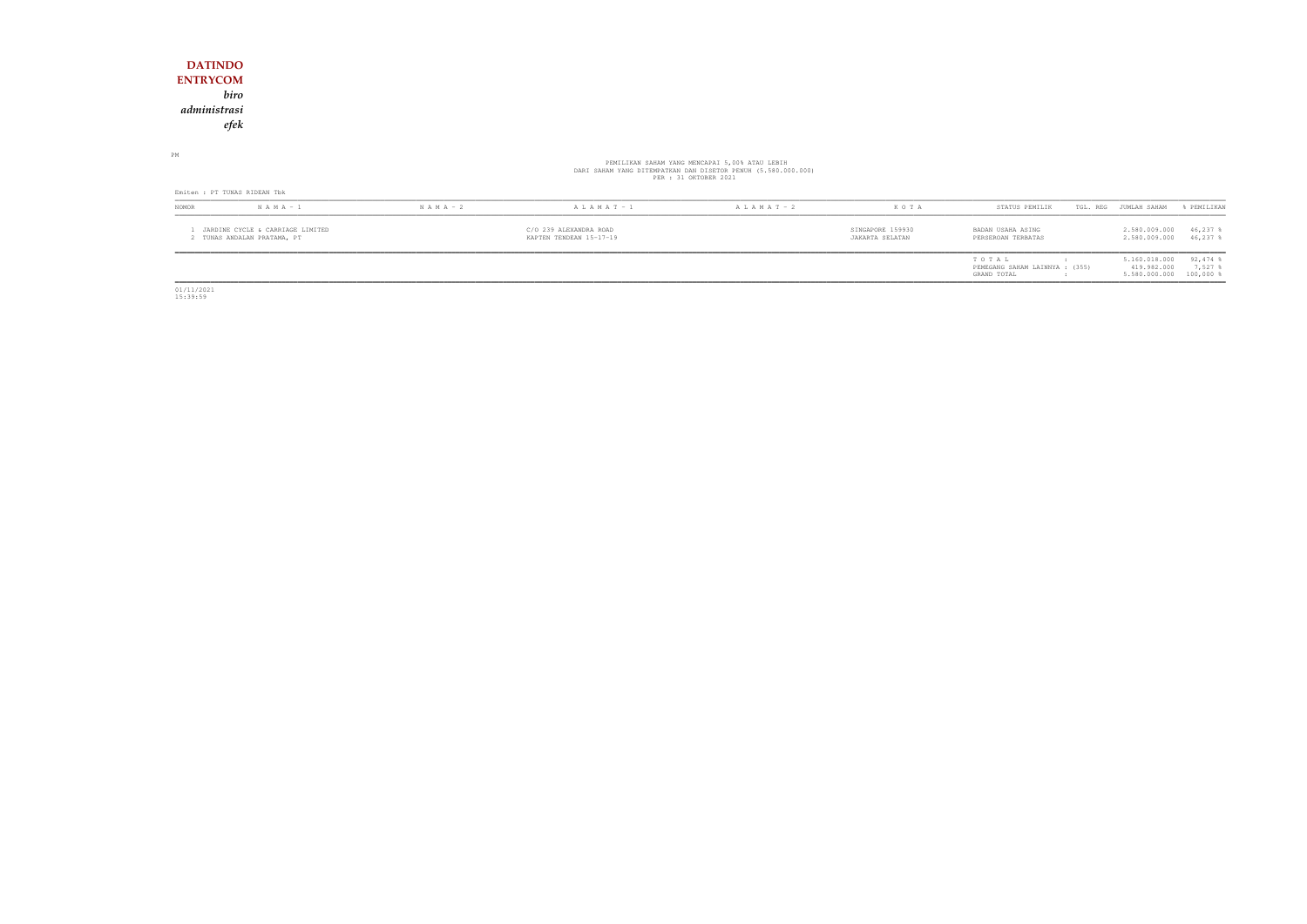*biro*

*administrasi*

*efek*

# DARI SAHAM YANG DITEMPATKAN DAN DISETOR PEMILIKAN SAHAM<br>DARI SAHAM YANG DITEMPATKAN DAN DISETOR PENUH (5.580.000.000)<br>PER : 31 OKTOBER 2021

P2

|     | EMITEN : PT TUNAS RIDEAN Tbk               |                          |                                                          |                     |             |                                                                |                    |                                            |                              |                     |
|-----|--------------------------------------------|--------------------------|----------------------------------------------------------|---------------------|-------------|----------------------------------------------------------------|--------------------|--------------------------------------------|------------------------------|---------------------|
|     |                                            |                          | PEMILIKAN DALAM STANDAR<br>---------- SATUAN PERDAGANGAN | ------------        |             | PEMILIKAN TIDAK DALAM STANDAR<br>---------- SATUAN PERDAGANGAN | -----------        | ---------------- T O T A L --------------- |                              |                     |
| NO. | STATUS PEMILIK                             | JUMLAH P.S.              | JUMLAH SAHAM                                             | % PEMILIKAN         | JUMLAH P.S. | JUMLAH SAHAM                                                   | % PEMILIKAN        | JUMLAH P.S.                                | JUMLAH SAHAM                 | % PEMILIKAN         |
|     | PEMODAL NASIONAL<br>_____________          |                          |                                                          |                     |             |                                                                |                    |                                            |                              |                     |
|     | PERORANGAN INDONESIA<br>PERSEROAN TERBATAS | 307<br>6                 | 118.624.610<br>2.599.037.800                             | 2,12589<br>46,57774 | 17<br>3     | 346<br>185                                                     | 0,00001<br>0,00000 | 324<br>9                                   | 118.624.956<br>2.599.037.985 | 2,12590<br>46,57774 |
|     | REKSADANA                                  | $\overline{\mathcal{L}}$ | 39.209.800                                               | 0,70268             |             | $\Omega$                                                       | 0,00000            | 2                                          | 39.209.800                   | 0,70268             |
|     | SUB TOTAL :                                | 315                      | 2.756.872.210                                            | 49,40631            | 20          | 531                                                            | 0,00001            | 335                                        | 2.756.872.741                | 49,40632            |
|     | PEMODAL ASING                              |                          |                                                          |                     |             |                                                                |                    |                                            |                              |                     |
|     | PERORANGAN ASING<br>BADAN USAHA ASING      | 1<br>20                  | 500<br>2.823.126.700                                     | 0,00001<br>50,59367 | $\circ$     | $\circ$<br>59                                                  | 0,00000<br>0,00000 | 1<br>21                                    | 500<br>2.823.126.759         | 0,00001<br>50,59367 |
|     | SUB TOTAL :                                | 21                       | 2.823.127.200                                            | 50,59368            | 1           | 59                                                             | 0,00000            | 22                                         | 2.823.127.259                | 50,59368            |
|     | TOTAL:                                     | 336                      | 5.579.999.410                                            | 99,99999            | 21          | 590                                                            | 0,00001            | 357                                        | 5.580.000.000                | 100,00000           |
|     |                                            |                          |                                                          |                     |             |                                                                |                    |                                            |                              |                     |

01/11/2021 15:39:59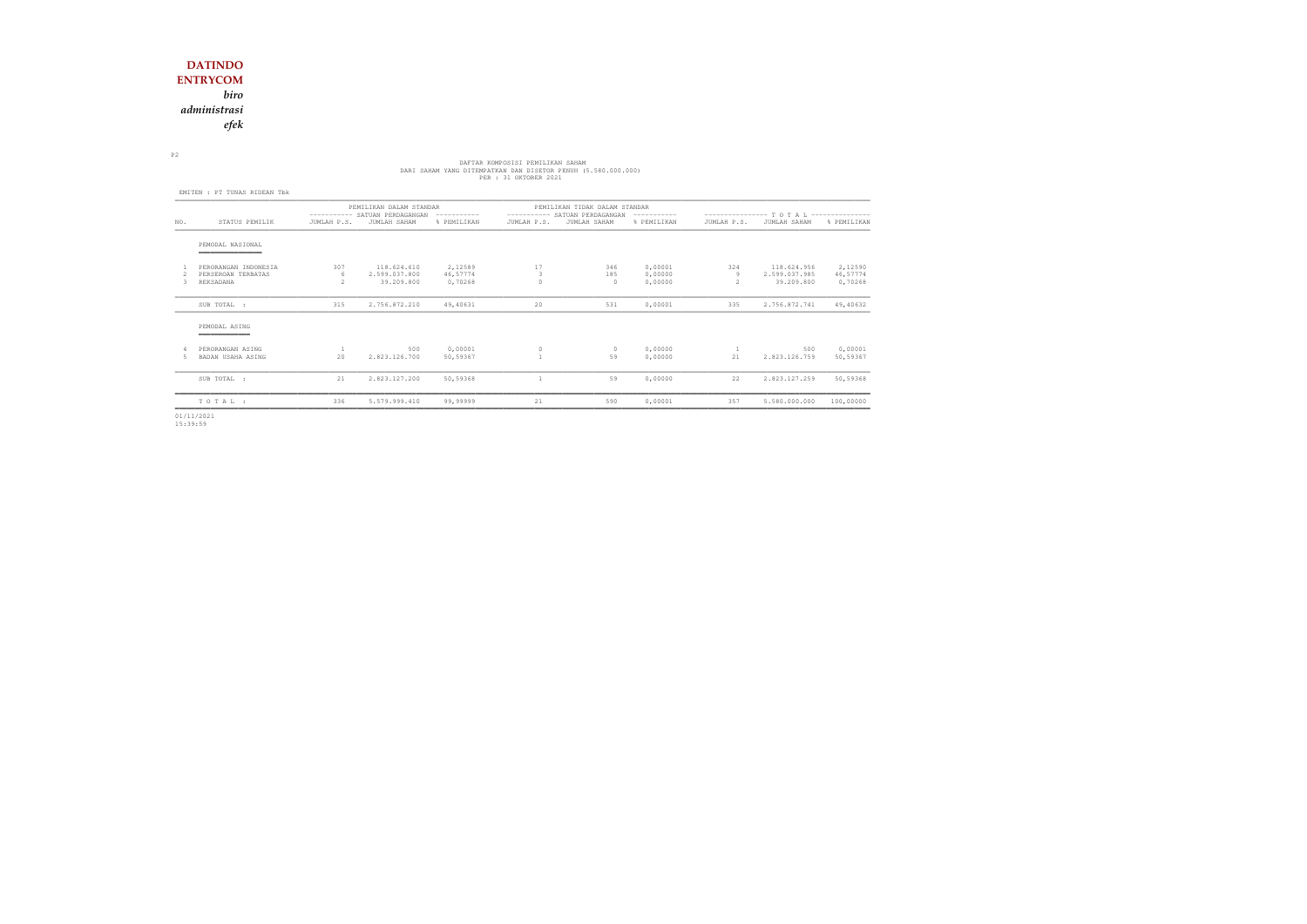## **DATINDO ENTRYCOM** *biroadministrasi*

*efek*

<sup>M</sup>

# LAPORAN KEPEMILIKAN SAHAM KEPEMILIKAN SAHAM - DIREKSI & KOMISARIS<br>PER : 31 OKTOBER 2021

Emiten : PT TUNAS RIDEAN Tbk

| NOMOR                                                                                          | N A M A                             | JABATAN                                                                                                | PERSENTASE<br>JUMLAH SAHAM                                                      | KETERANGAN |
|------------------------------------------------------------------------------------------------|-------------------------------------|--------------------------------------------------------------------------------------------------------|---------------------------------------------------------------------------------|------------|
| 1 Drs. ANTON SETIAWAN<br>3 SARASTI BASKORO<br>CHAN TZE CHOONG ERIC<br>5 Ir. HONG ANTON LEOMAN  | 2 DR. ARIE SETIABUDI SOESILO, M.Sc. | KOMISARIS UTAMA<br>WAKIL KOMISARIS UTAMA/ INDEPENDEN<br>KOMISARIS INDEPENDEN<br>KOMISARIS<br>KOMISARIS | 0 0,0000000<br>0 0,0000000<br>0 0,0000000<br>$0 \quad 0,0000000$<br>0 0,0000000 |            |
| NUGRAHA INDRA PERMADI<br>8 TENNY FEBYANA HALIM<br>9 ANDREW LING HUA CHAN<br>10 ESTER TANUDJAJA | 6 RICO ADISURJA SETIAWAN, MBA       | DIREKTUR UTAMA<br>DIREKTUR<br>DIREKTUR<br>DIREKTUR<br>DIREKTUR                                         | 0 0,0000000<br>0 0,0000000<br>0 0,0000000<br>0 0,0000000<br>0 0,0000000         |            |
|                                                                                                |                                     | TOTAL<br>$\overline{\phantom{a}}$                                                                      | 0 0,0000000                                                                     |            |

02/11/2021 16:58:48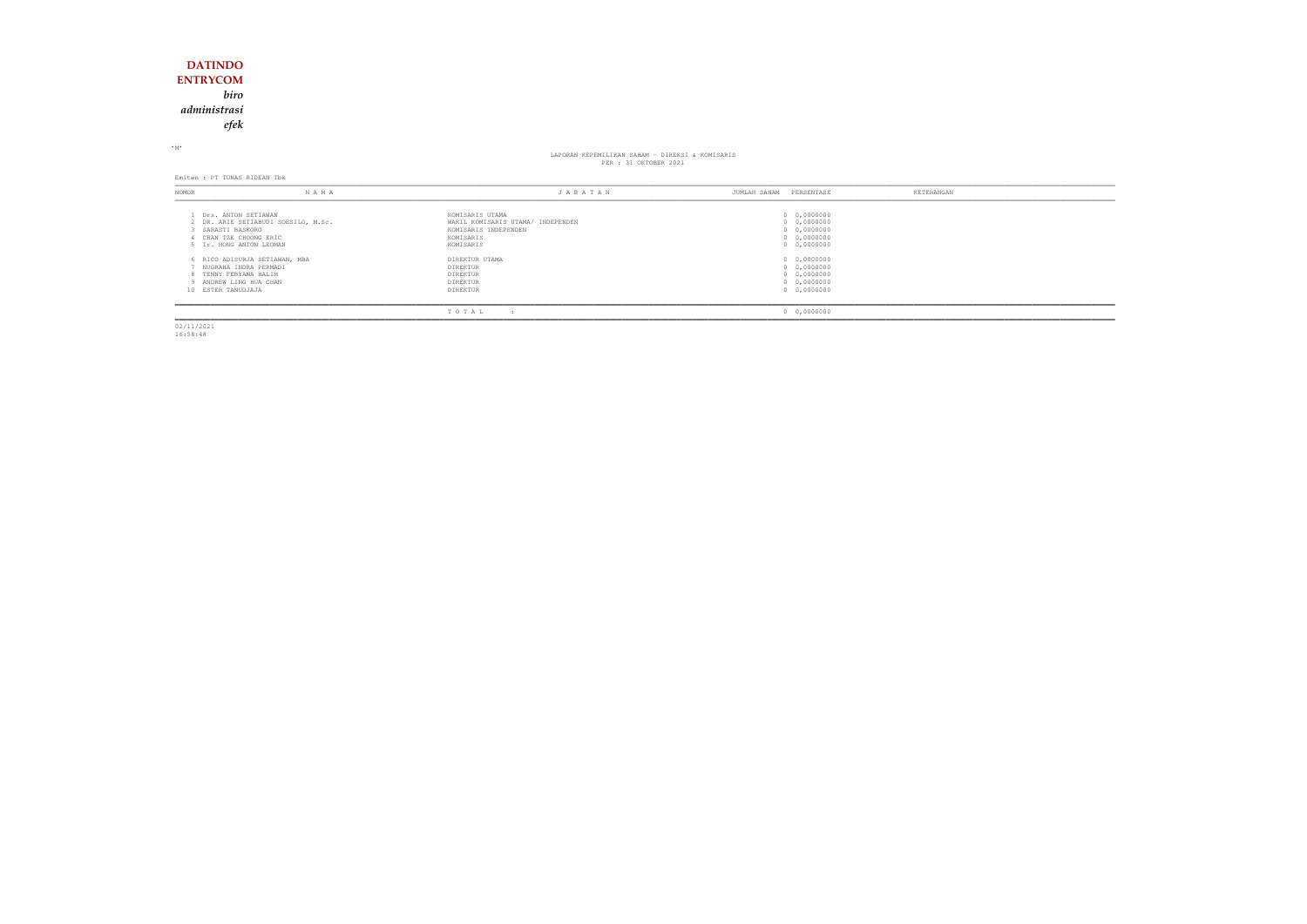| <b>DATINDO</b><br><b>ENTRYCOM</b><br>administrasi | biro<br>efek                                                    |               |                                                           |                 |                                     |                                                            |
|---------------------------------------------------|-----------------------------------------------------------------|---------------|-----------------------------------------------------------|-----------------|-------------------------------------|------------------------------------------------------------|
| $\cdot$ M $\cdot$                                 |                                                                 |               | DAFTAR PEMEGANG SAHAM PENGENDALI<br>PER : 31 OKTOBER 2021 |                 |                                     |                                                            |
|                                                   | Emiten : PT TUNAS RIDEAN Tbk                                    |               |                                                           |                 |                                     |                                                            |
| NOMOR                                             | $N A M A - 1$                                                   | $N A M A - 2$ | $A L A M A T - 1$                                         | A L A M A T - 2 | KOTA                                | JUMLAH SAHAM<br>% PEMILIKAN                                |
|                                                   | JARDINE CYCLE & CARRIAGE LIMITED<br>2 TUNAS ANDALAN PRATAMA, PT |               | C/O 239 ALEXANDRA ROAD<br>KAPTEN TENDEAN 15-17-19         |                 | SINGAPORE 159930<br>JAKARTA SELATAN | 2.580.009.000<br>$46,237$ %<br>2.580.009.000<br>$46,237$ % |
|                                                   |                                                                 |               |                                                           |                 | TOTAL<br>$\cdot$ :                  | $92,474$ %<br>5.160.018.000                                |

 $\begin{array}{r} \hline \hline 02/11/2021 \\ 16:58:48 \end{array}$